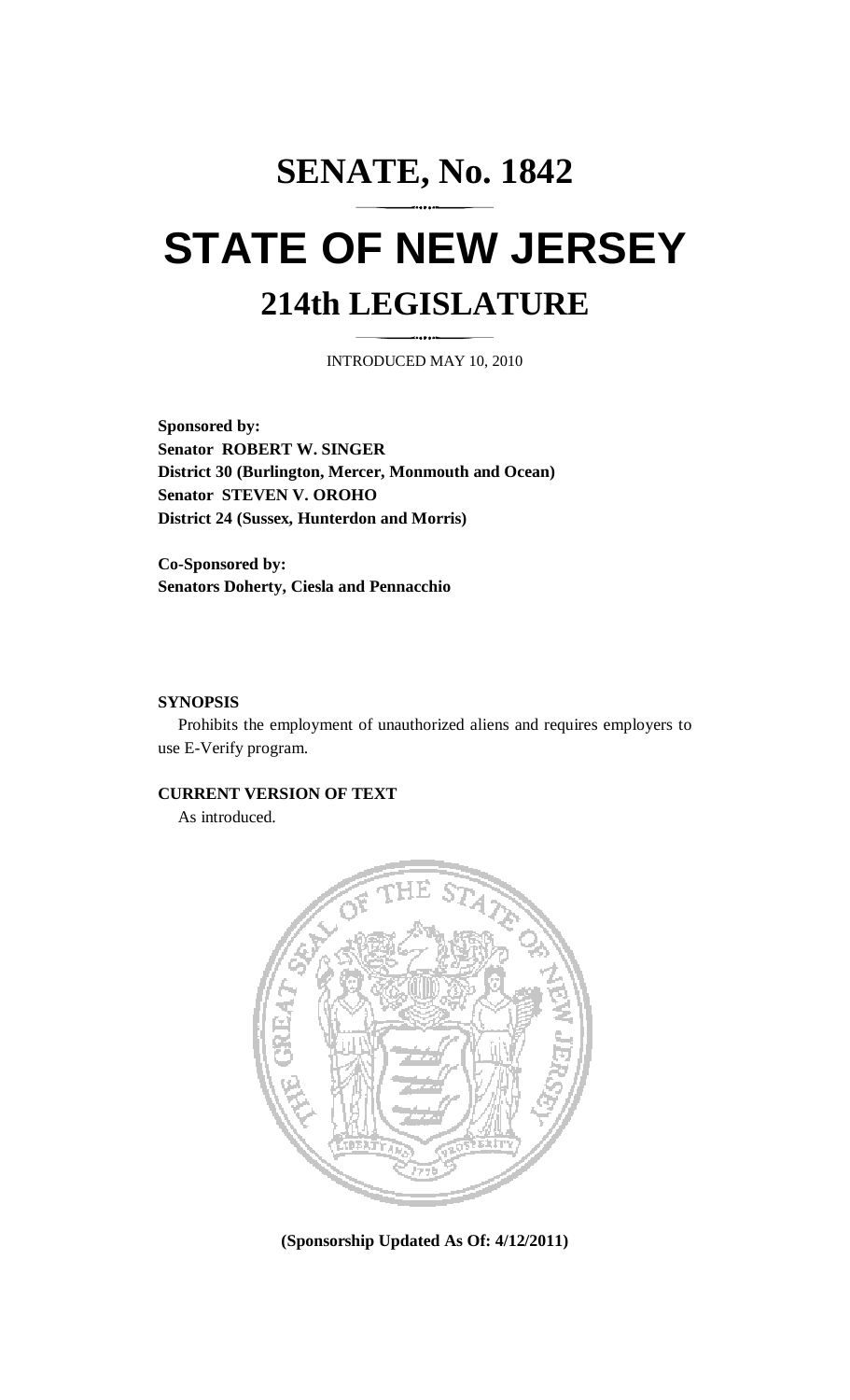2

1 **AN ACT** concerning the employment of unauthorized aliens and 2 supplementing Title 34 of the Revised Statutes. 3 4 **BE IT ENACTED** *by the Senate and General Assembly of the State*  5 *of New Jersey:* 6 7 1. As used in this act: 8 "Agency" means any agency, department, board or commission 9 of this State, or of any political subdivisions of this State, that 10 issues a license for purposes of operating a business in this State. 11 "Commissioner" means the Commissioner of the Department of 12 Labor and Workforce Development 13 "E-Verify program" means the electronic verification of work 14 authorization program of the Illegal Immigration Reform and 15 Immigration Responsibility Act of 1996, Pub.L. 104-208 (8 U.S.C. 16 s.1324a), jointly operated by the United States Department of 17 Homeland Security and the Social Security Administration or its 18 successor program. 19 "Employee" means any individual who is employed by an 20 employer. 21 "Employer" means any individual or entity that transacts 22 business in this State that employs one or more individuals who 23 perform employment services in this State. "Employer" includes the 24 State, any political subdivision of this State and self-employed 25 persons. 26 "Intentionally" means, with respect to a result or to conduct 27 described in this act, that a person's objective is to cause that result 28 or to engage in that conduct. 29 "Knowingly employ an unauthorized alien" means those actions 30 described in 8 U.S.C. s.1324a. This term shall be interpreted 31 consistently with 8 U.S.C. s.1324a and any applicable federal rules 32 and regulations. 33 "License" means any agency permit, certificate, approval, 34 registration, charter or similar form of authorization that is required 35 by law and that is issued by any agency for the purposes of 36 operating a business in this State, and additionally includes, but is 37 not limited to: 38 (1) A certificate of incorporation pursuant to N.J.S.14A:2-1 et 39 seq. 40 (2) A certificate of authority pursuant to N.J.S.14A:13-1 et seq. 41 (3) A statement of qualification or a statement of foreign 42 qualification pursuant to P.L.2000, c.161 (C.42:1A-47 et seq.) 43 (4) A certificate of limited partnership or a certificate of 44 authority pursuant to P.L.1983, c.489 (C.42:2A-14 et seq.) 45 (5) A certificate of formation pursuant to P.L.1993, c.210 46 (C.42:2B-1 et seq.)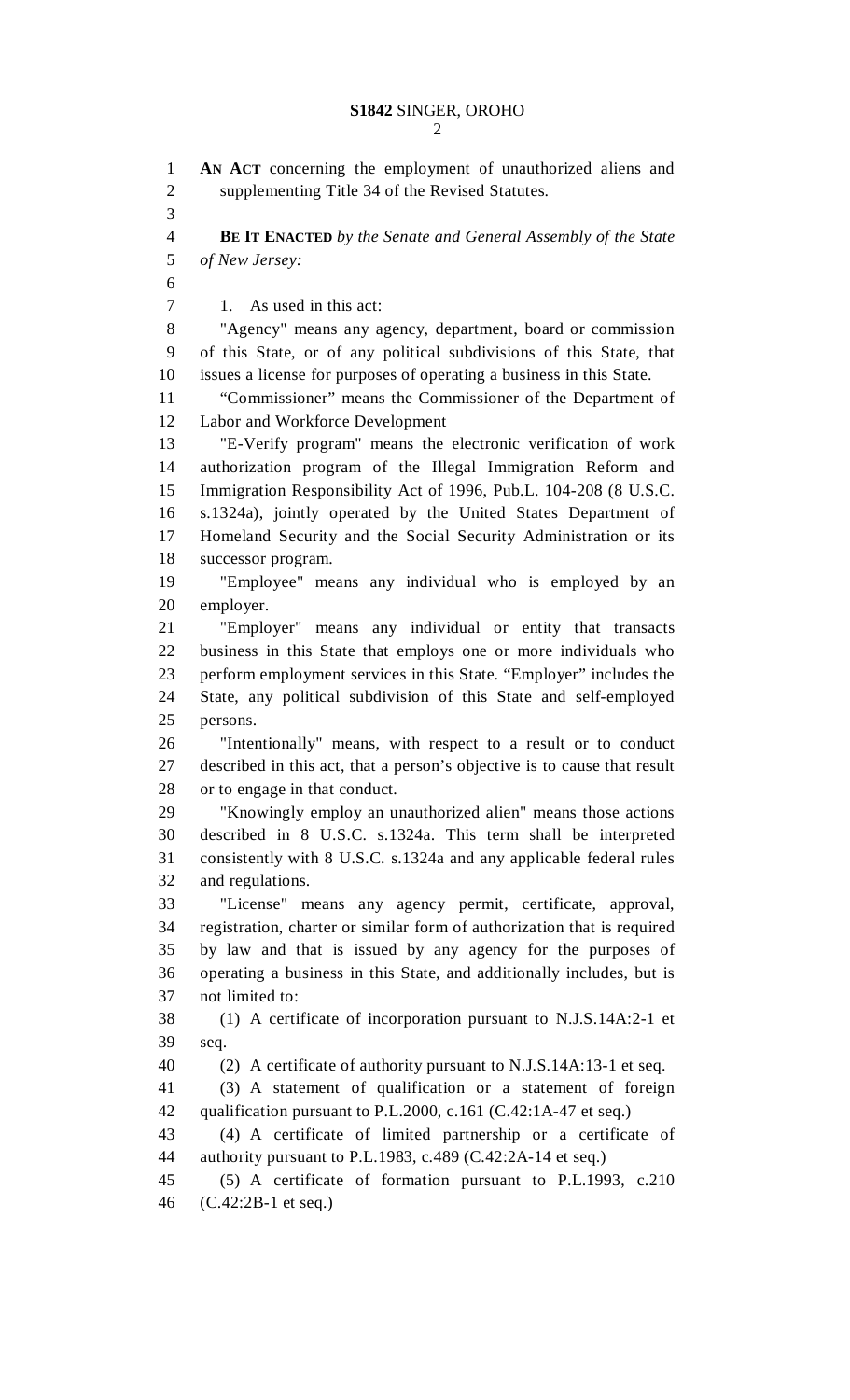1 "Unauthorized alien" means an alien who does not have the legal 2 right or authorization under federal law to work in the United States 3 as described in 8 U.S.C. s.1324a(h)(3).

4

5 2. a. After December 31, 2010, all employers, who employ 6 100 or more employees, shall verify the employment eligibility of 7 all new employees through the E-Verify program.

8 b. After December 31 2011, all employers, who employ less 9 than 100 employees, shall verify the employment eligibility of all 10 new employees through the E-Verify program.

11

12 3. a. The commissioner shall develop a Statewide random 13 auditing program to inspect private employers for compliance with 14 section 2 of this act.

15 b. Upon receipt of a written and signed complaint against an 16 employer, or upon an investigation initiated by the commissioner 17 for good cause, if the commissioner finds reasonable grounds exist 18 that an employer allegedly violated section 2, the commissioner 19 shall institute an investigation of the alleged violation.

20 c. Upon a finding of an occurrence involving a violation after a 21 random audit pursuant to subsection a., or after an investigation 22 pursuant to subsection b., the employer shall be assessed a civil 23 penalty of not less than one hundred dollars and not more than one 24 thousand dollars for each violation. For a first occurrence involving 25 a violation of section 2, if, upon notification by the commissioner of 26 a violation, the employer complies within seventy-two hours, the 27 employer shall not be assessed a penalty. Any subsequent 28 occurrence involving a violation of section 2 by the employer shall 29 result in the assessment of a civil penalty by the commissioner. 30 However, if the employer has not committed a violation of section 2 31 within the previous five years, a subsequent occurrence shall be 32 treated as a first occurrence.

33

34 4. An employer shall not intentionally employ an unauthorized 35 alien or knowingly employ an unauthorized alien.

36

37 5. a. On receipt of a complaint that an employer allegedly 38 intentionally employs an unauthorized alien or knowingly employs 39 an unauthorized alien, the Attorney General or county prosecutor 40 shall investigate whether the employer has violated subsection a. of 41 this section. When investigating a complaint, the Attorney General 42 or county prosecutor shall verify the work authorization of the 43 alleged unauthorized alien with the federal government pursuant to 44 8 U.S.C. s.1373(c). A state, county or local official shall not attempt 45 to independently make a final determination as to whether an alien 46 is authorized to work in the United States. An alien's immigration 47 status or work authorization status shall be verified with the federal 48 government pursuant to 8 U.S.C. s.1373(c).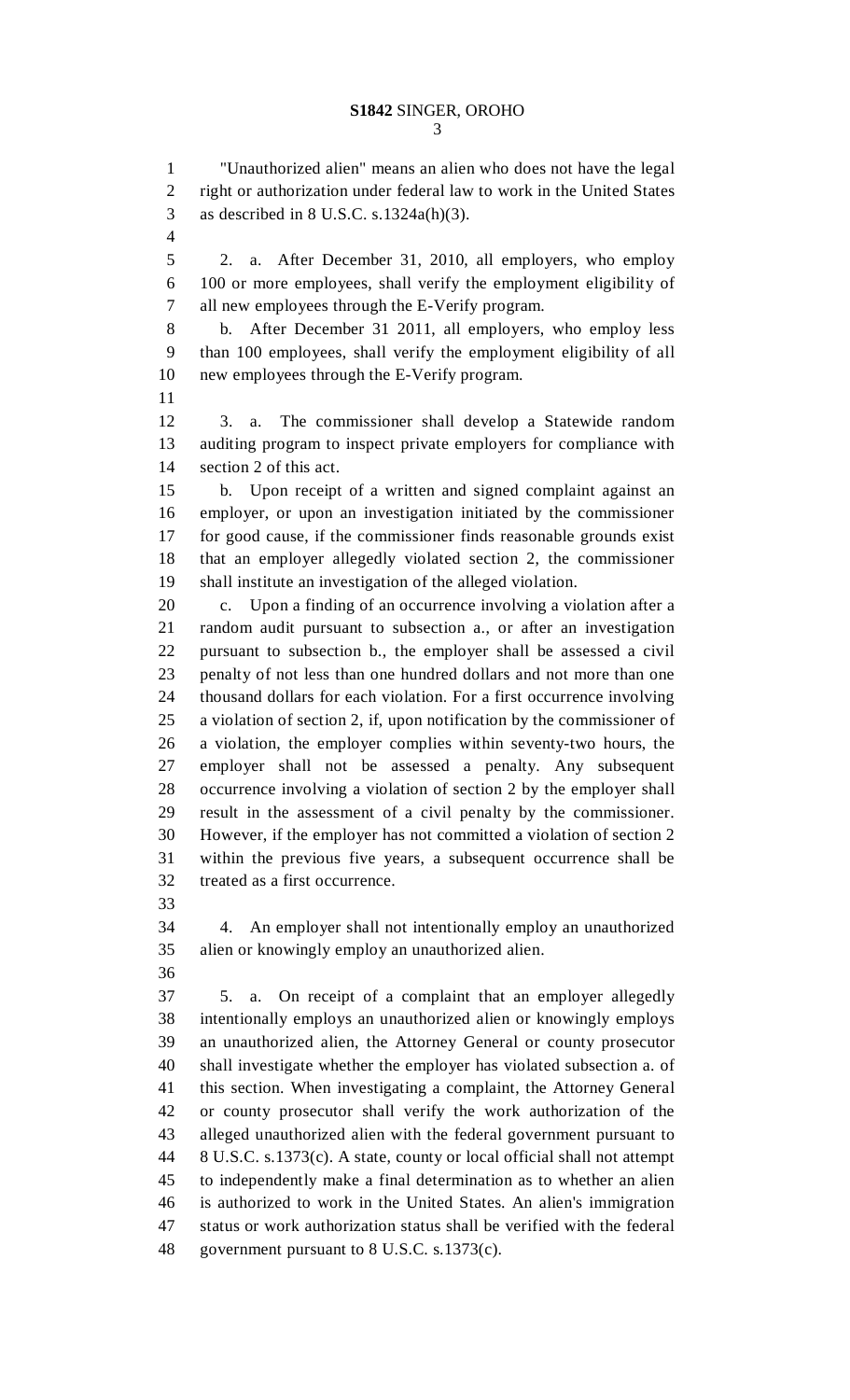1 b. If, after an investigation, the Attorney General or county 2 prosecutor determines that the complaint is not frivolous: 3 (1) The Attorney General or county prosecutor shall notify the 4 United States Immigration and Customs Enforcement of the 5 unauthorized alien; 6 (2) The Attorney General or county prosecutor shall notify the 7 local law enforcement agency of the unauthorized alien; and 8 (3) The Attorney General shall notify the appropriate county 9 prosecutor to bring an action pursuant to section 4 of this act if the 10 complaint was originally filed with the Attorney General. 11 12 6. a. An action for a violation of section 4 of this act shall be 13 brought against the employer by the county prosecutor in the county 14 where the unauthorized alien employee is employed. The county 15 prosecutor shall not bring an action against any employer for any 16 violation of section 4 that occurs before January 1, 2011. A second 17 violation shall be based only on an unauthorized alien who is 18 employed by the employer after an action has been brought for a 19 previous violation of section 4. 20 b. For any action in Superior Court under this act, the court 21 shall expedite the action, including assigning the hearing at the 22 earliest practicable date. 23 24 7. On a finding of a violation of section 4 of this act: 25 a. For a first violation during a three year period that is a 26 knowing violation the court: 27 (1) Shall order the employer to terminate the employment of all 28 unauthorized aliens. 29 (2) Shall order the employer to be subject to a three year 30 probationary period. During the probationary period the employer 31 shall file quarterly reports with the county prosecutor of each new 32 employee who is hired by the employer at the specific location 33 where the unauthorized alien performed work. 34 (3) Shall order the employer to file a signed sworn affidavit with 35 the county prosecutor within three business days after the order is 36 issued. The affidavit shall state that the employer has terminated the 37 employment of all unauthorized aliens and that the employer will 38 not intentionally or knowingly employ an unauthorized alien. The 39 court shall order the appropriate agencies to suspend all licenses 40 subject to this paragraph (3) that are held by the employer if the 41 employer fails to file a signed sworn affidavit with the county 42 prosecutor within three business days after the order is issued. All 43 licenses that are suspended under this paragraph (3) shall remain 44 suspended until the employer files a signed sworn affidavit with the 45 county prosecutor. Notwithstanding any other law, on filing of the 46 affidavit, the suspended licenses shall be reinstated immediately by 47 the appropriate agencies. For the purposes of this paragraph (3), the 48 licenses that are subject to suspension under this paragraph (3) are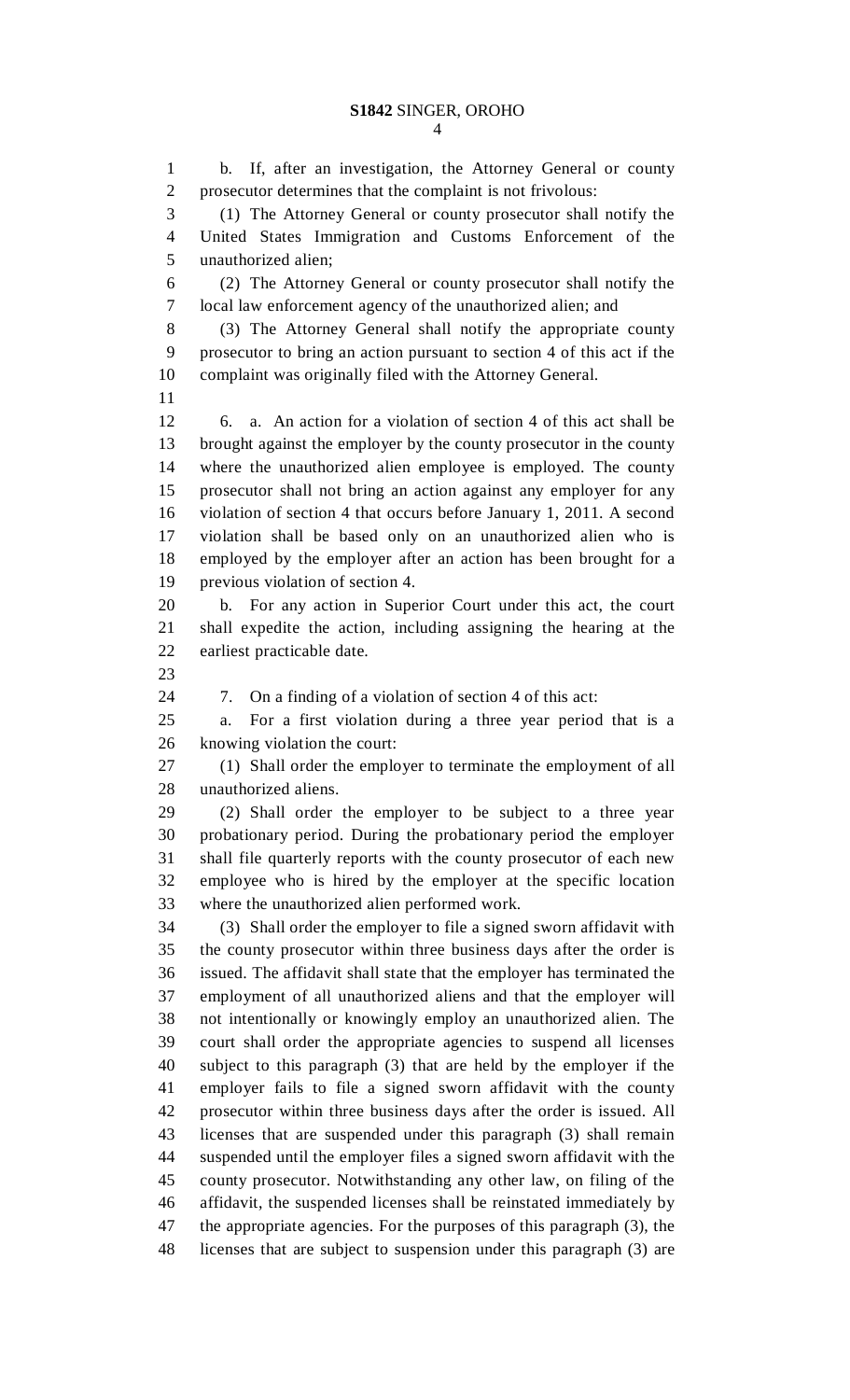5

1 all licenses that are held by the employer and that are necessary to 2 operate the employer's business at the employer's business location 3 where the unauthorized alien performed work. If a license is not 4 necessary to operate the employer's business at the specific location 5 where the unauthorized alien performed work, but a license is 6 necessary to operate the employer's business in general, the licenses 7 that are subject to suspension under this paragraph (3) are all 8 licenses that are held by the employer at the employer's primary 9 place of business. On receipt of the court's order and 10 notwithstanding any other law, the appropriate agencies shall 11 suspend the licenses according to the court's order. The court shall 12 send a copy of the court's order to the Attorney General and the 13 Attorney General shall maintain the copy pursuant to section 8 of 14 this act. 15 (4) May order the appropriate agencies to suspend all licenses

16 described in paragraph (3) of this subsection that are held by the 17 employer, not to exceed 10 business days. The court shall base its 18 decision to suspend under paragraph (4) on any evidence or 19 information submitted to it during the action for a violation of this 20 section and shall consider the following factors, if relevant:

21 (a) The number of unauthorized aliens employed by the 22 employer.

23 (b) Any prior misconduct by the employer.

24 (c) The degree of harm resulting from the violation.

25 (d) Whether the employer made good faith efforts to comply 26 with any applicable requirements.

27 (e) The duration of the violation.

28 (f) The role of the directors, officers or principals of the 29 employer in the violation.

30 (g) Any other factors the court deems appropriate.

31 b. For a first violation during a five year period that is an 32 intentional violation of section 4, the court shall:

33 (1) Order the employer to terminate the employment of all 34 unauthorized aliens.

35 (2) Order the employer to be subject to a five year probationary 36 period. During the probationary period the employer shall file 37 quarterly reports with the county prosecutor of each new employee 38 who is hired by the employer at the specific location where the 39 unauthorized alien performed work.

40 (3) Order the appropriate agencies to suspend all licenses, 41 described in paragraph (3) of subsection a. of this section that are 42 held by the employer for a minimum of 10 days. The court shall 43 base its decision on the length of the suspension under this 44 paragraph (3) on any evidence or information submitted to it during 45 the action for a violation of this subsection and shall consider the 46 following factors, if relevant:

47 (a) The number of unauthorized aliens employed by the 48 employer.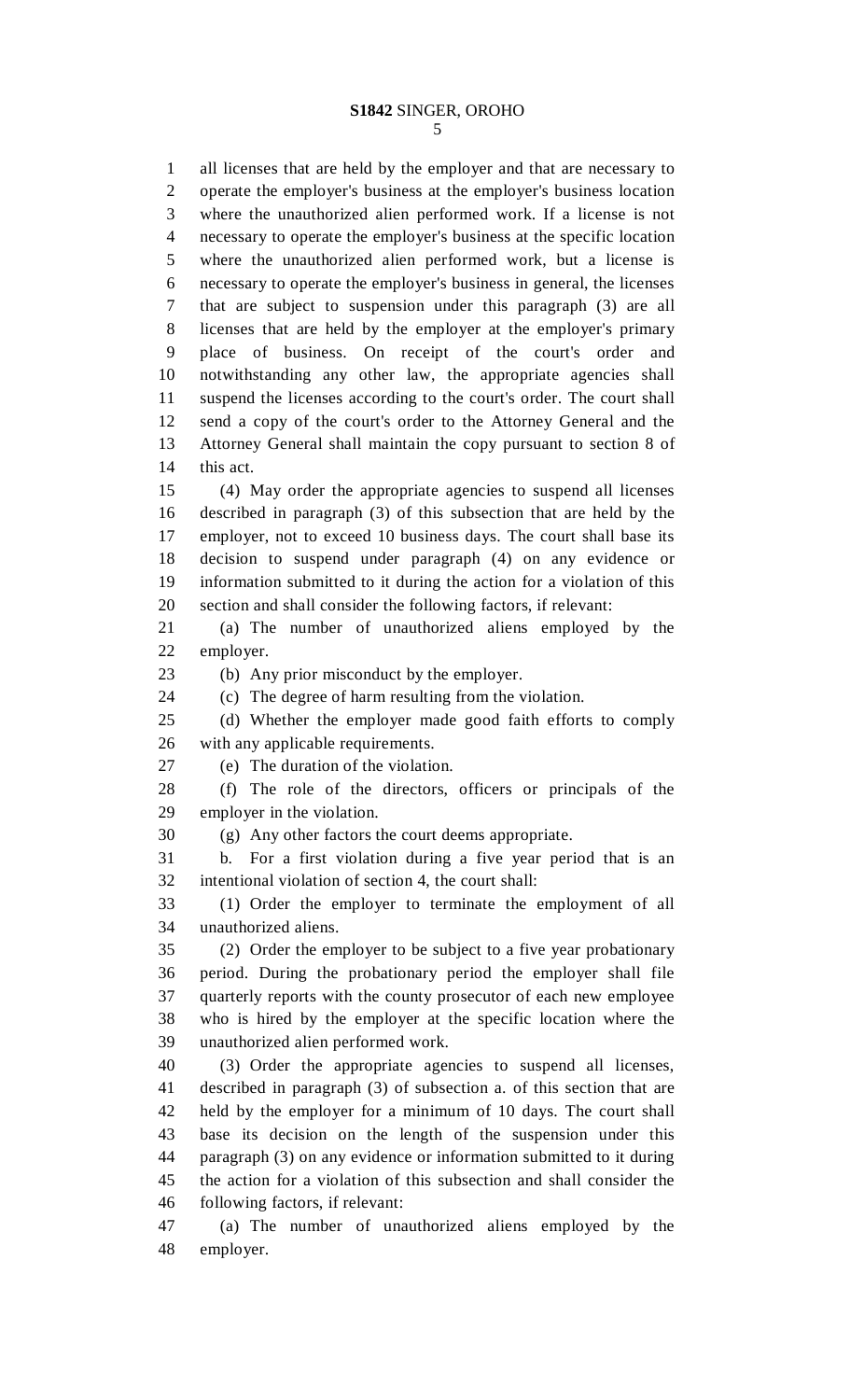6

1 (b) Any prior misconduct by the employer.

2 (c) The degree of harm resulting from the violation.

3 (d) Whether the employer made good faith efforts to comply 4 with any applicable requirements.

5 (e) The duration of the violation.

6 (f) The role of the directors, officers or principals of the 7 employer in the violation.

8 (g) Any other factors the court deems appropriate.

9 (4) Order the employer to file a signed sworn affidavit with the 10 county prosecutor. The affidavit shall state that the employer has 11 terminated the employment of all unauthorized aliens and that the 12 employer will not intentionally or knowingly employ an 13 unauthorized alien. All licenses that are suspended under this 14 paragraph shall remain suspended beyond the minimum 10 days 15 required in paragraph (3) of subsection b. of this section until the 16 employer files a signed sworn affidavit with the county prosecutor. 17 For the purposes of this paragraph, the licenses that are subject to 18 suspension under this paragraph are all licenses that are held by the 19 employer and that are necessary to operate the employer's business 20 at the employer's business location where the unauthorized alien 21 performed work. If a license is not necessary to operate the 22 employer's business at the specific location where the unauthorized 23 alien performed work, but a license is necessary to operate the 24 employer's business in general, the licenses that are subject to 25 suspension under this subdivision are all licenses that are held by 26 the employer at the employer's primary place of business. On 27 receipt of the court's order and notwithstanding any other law, the 28 appropriate agencies shall suspend the licenses according to the 29 court's order. The court shall send a copy of the court's order to the 30 Attorney General and the Attorney General shall maintain the copy 31 pursuant to section 8 of this act.

32 c. For a second violation of section 4 of this act during the 33 period of probation, the court shall order the appropriate agencies to 34 permanently revoke all licenses that are held by the employer and 35 that are necessary to operate the employer's business at the 36 employer's business location where the unauthorized alien 37 performed work. If a license is not necessary to operate the 38 employer's business at the specific location where the unauthorized 39 alien performed work, but a license is necessary to operate the 40 employer's business in general, the court shall order the appropriate 41 agencies to permanently revoke all licenses that are held by the 42 employer at the employer's primary place of business. On receipt of 43 the order and notwithstanding any other law, the appropriate 44 agencies shall immediately revoke the licenses.

45

46 8. The Attorney General shall maintain copies of court orders 47 that are received pursuant to section 5 of this act and shall maintain 48 a database of the employers who have a first violation of section 4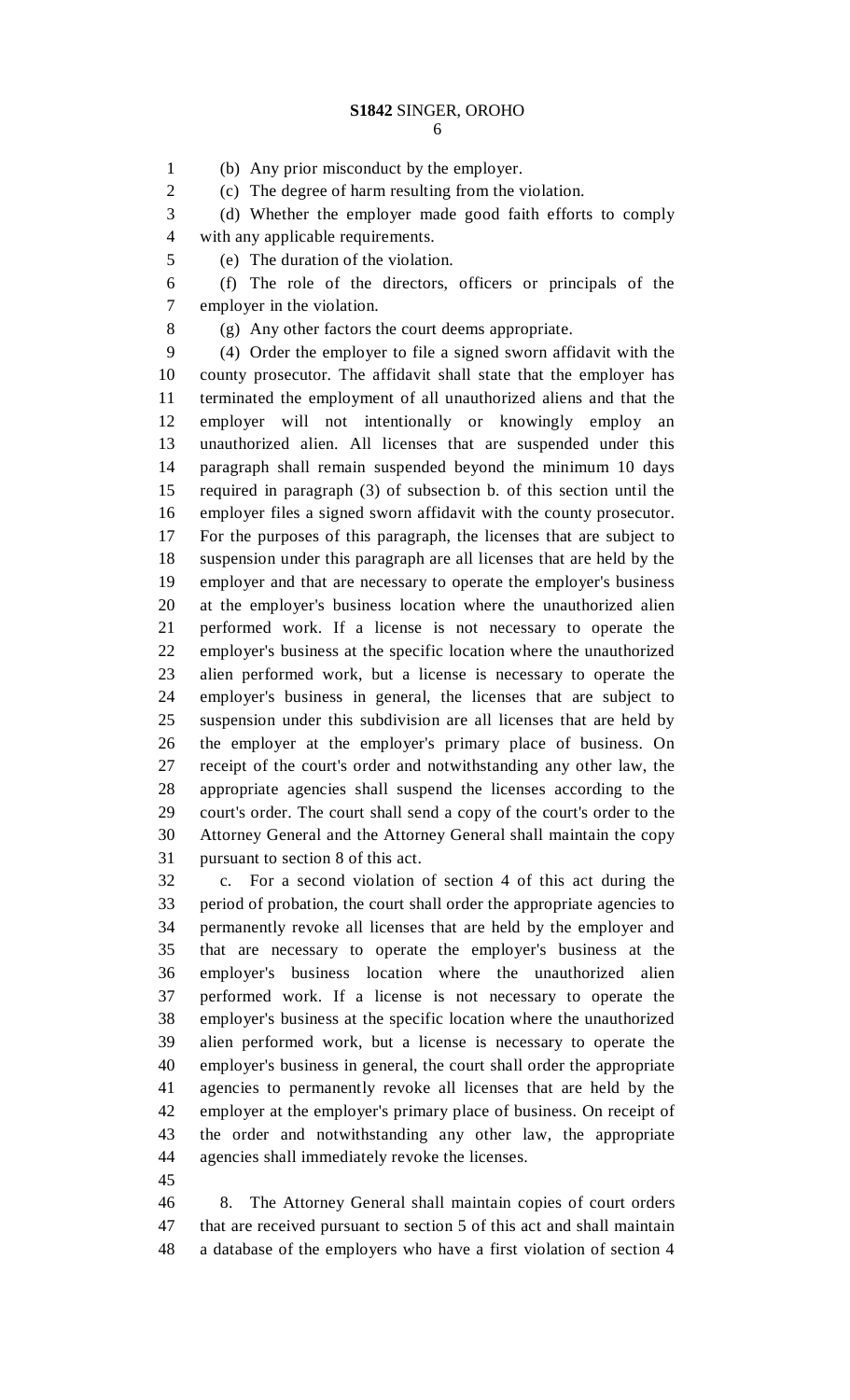1 of this act and make the court orders available on the Attorney 2 General's website.

3

4 9. a. In determining whether an employee is an unauthorized 5 alien, the court shall consider only the federal government's 6 determination pursuant to 8 U.S.C. s.1373(c). The federal 7 government's determination creates a rebuttable presumption of the 8 employee's lawful status. The court may take judicial notice of the 9 federal government's determination and may request the federal 10 government to provide automated or testimonial verification 11 pursuant to 8 U.S.C. s.1373(c).

12 b. For the purposes of this section, proof of verifying the 13 employment authorization of an employee through the E-Verify 14 program creates a rebuttable presumption that an employer did not 15 intentionally employ an unauthorized alien or knowingly employ an 16 unauthorized alien.

17 c. For the purposes of this section, an employer who 18 establishes that it has complied in good faith with the requirements 19 of 8 U.S.C. s.1324b establishes an affirmative defense that the 20 employer did not intentionally or knowingly employ an 21 unauthorized alien.

22

23 10. This act shall not be construed to require an employer to take 24 any action that the employer believes in good faith would violate 25 federal or State law.

26

27 11. The Commissioner of the Department of Labor and 28 Workforce Development shall adopt, pursuant to the 29 "Administrative Procedure Act," P.L.1968, c.410 (C.52:14B-1 et 30 seq.), rules and regulations as necessary to effectuate the purposes 31 of sections 2 and 3 of this act.

- 33 12. This act shall take effect January 1, 2011.
- 34 35

37

32

## 36 STATEMENT

38 This bill requires every employer, before hiring an employee, to 39 verify the employment eligibility of the employee through the E-40 Verify program. E-Verify is an electronic verification of work 41 authorization program jointly operated by the United States 42 Department of Homeland Security and the Social Security 43 Administration. The bill provides for employers who employ 100 or 44 more employees to comply with the E-Verify requirement by 45 December 31, 2010. Employers who employ less than 100 46 employees must comply with the E-Verify requirement by 47 December 31, 2011.